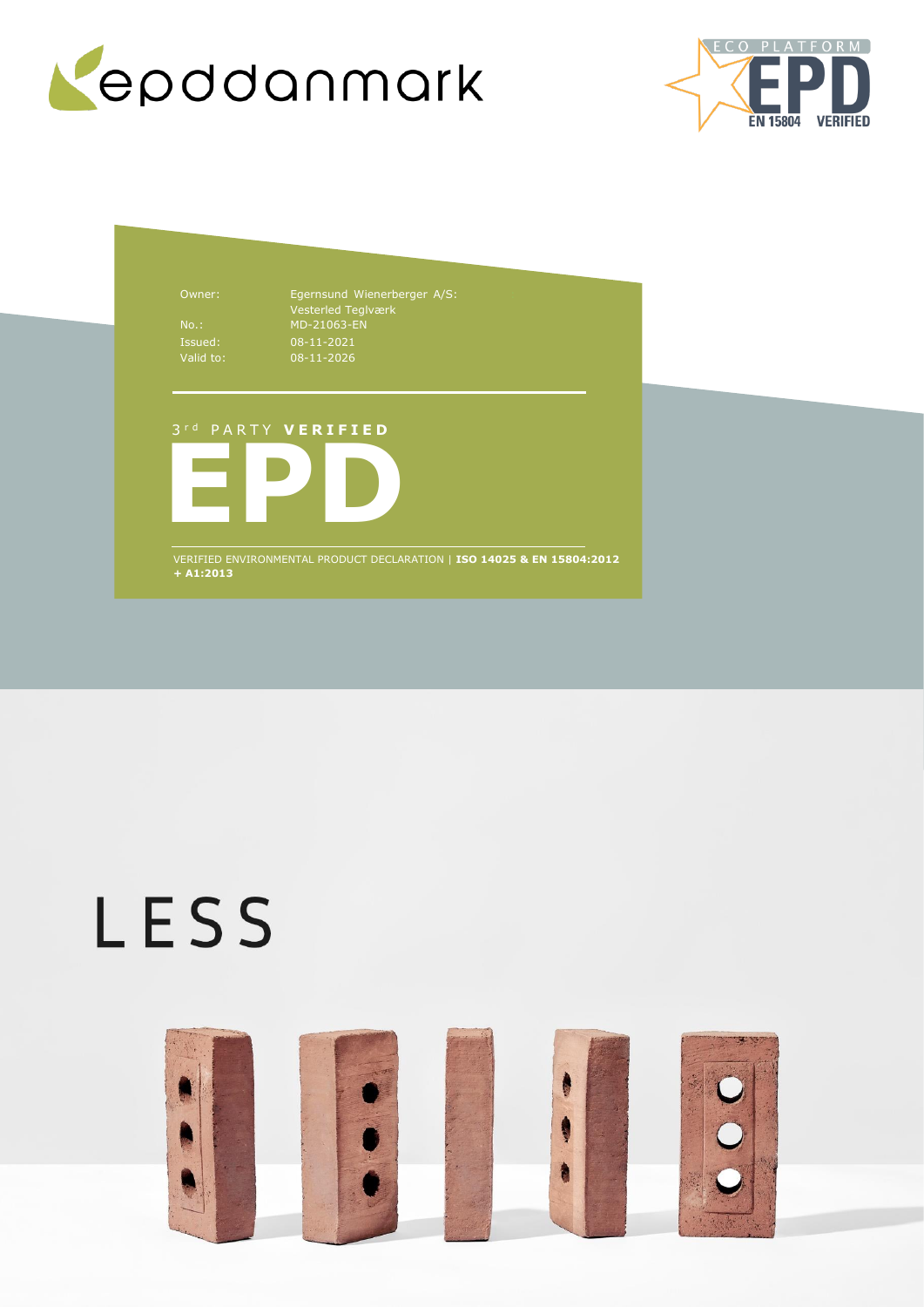

scientifically based environmental information for construction products, for the purpose of assessing the environmental performance of buildings.

The intended use of an EPD is to communicate

This EPD has been verified in accordance with ISO 14025 and is valid for 5 years from the date of issue.

### **EPD type**

☐Cradle-to-gate ☐Cradle-to-gate with options ☒Cradle-to-grave

Tiles & Bricks Europe (2014) PCR for Clay Construction Products – "Guidance document for developing an EPD" serves as the cPCR

Independent verification of the declaration and data, according to EN ISO 14025

□ internal **a ⊠** external

Third party verifier:

Ninley-Backton

*Ninkie Bendtsen*

LKA Las

*Henrik Fred Larsen EPD Danmark*

**Owner of declaration**

Egernsund Wienerberger A/S Rørmosevej 85 DK-3200 Helsinge CVR: 10502306

**Programme operator** Danish Technological Institute Gregersensvej 2630 Taastrup

### **Programme**

EPD Danmark Gregersensvej 2630 Taastrup www.epddanmark.dk

### **Declared product**

1 tonne of "rose" bricks of the production line LESS based on Danish yellow-, and red-firing clay. This EPD covers bricks without manganese oxide, e.g. EW2124 and EW2331. Produced using certified biogas (bionaturgas) and certified green electricity.

### **Production site**

Vesterled Teglværk Vandmøllevej 1 6400 Sønderborg

### **Product use**

Bricks are used to build walls, pillars and partitions.

### **Declared unit**

Raw material supply

Raw material

1 tonne of "rose bricks without manganese oxide" based on Danish yellow- and red-firing clay and produced at Vesterled Teglværk using certified biogas. Certified green electricity is used at production site. Expected average reference service life of 150 years.

Life cycle stages and modules (MND = module not declared; MNR = module not relevant) Construction Use End of life Beyond the system Product process boundary Re-use, recovery<br>and recycling<br>potential Re-use, recovery De-construction<br>demolition De-construction processing Waste processing and recycling Manufacturing Refurbishment Manufacturing Installation Maintenance Replacement Replacement Refurbishmen Operational<br>energy use Operational Operational<br>water use Operational Installation Transport Transport Transport process Disposal Repair Use Waste A1 | A2 | A3 | A4 | A5 | B1 | B2 | B3 | B4 | B5 | B6 | B7 | C1 | C2 | C3 | C4 | D **X X X X X X X X X X X X X X X X X**



A1:2013.

database. **Validity**

**Use**

**Comparability**

**Basis of calculation**

**Valid to:** 08-11-2026

This Environmental Product Declaration is developed in accordance with ISO 14025 and EN 15804:2012 +

EPDs of construction products may not be comparable if they do not comply with the requirements in EN 15804:2012 + A1:2013. EPD data may not be comparable if the datasets used are not developed in accordance with EN 15804:2012 + A1:2013 and if the background systems are not based on the same

enddanmark

### EGERNSUND WIFNFRRFRGFR



EGERNSUND **WIENERBERGER** 

Repodanmark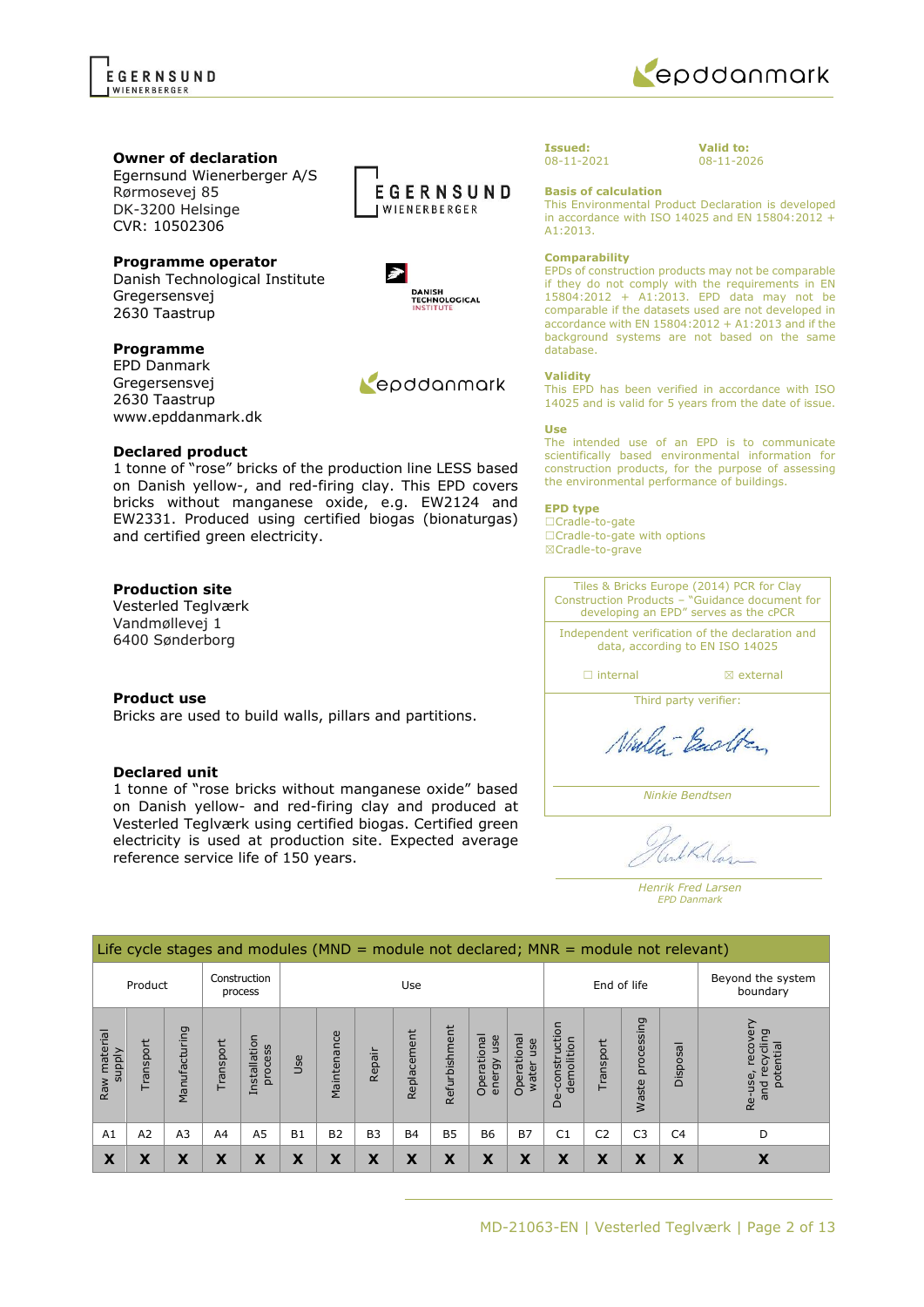



### Product information

**Product description** The product is a "rose" brick based on Danish yellow-, and red-firing clay. This EPD covers bricks without manganese oxide. Produced using biogas and green electricity. The LESS products are eqipped with holes, reducing the mass of each brick. The product components and packaging materials are shown in the tables below.

| <b>Material</b>                  | Weight-% of declared product |
|----------------------------------|------------------------------|
| Danish red clay (red-firing)     | 63                           |
| Danish blue clay (yellow-firing) | 32                           |
| Sand                             | 2,9                          |
| Manganese oxide                  | 0,0                          |
| Barium carbonate                 | 0,15                         |
| Water                            | 2,0                          |
| <b>TOTAL</b>                     | 100                          |
|                                  |                              |
| Packaging                        | Weight-% of packaging        |

| Packaging           | Weight-% of packaging |
|---------------------|-----------------------|
| LDPE-film           | 68                    |
| Plastic strap (PET) |                       |
| Cardboard           | 30                    |
| <b>TOTAL</b>        | 100                   |

**Representativeness** This declaration, including data collection, the modelled foreground system and the results, represents 1 tonne of bricks from the production site located in Nybøl, Sønderborg, Denmark. Product specific data are based on average values collected from 2020.

> Background data are based on the GaBi database, supplemented with a few datasets from Ecoinvent. Generally, the used background datasets are of high quality and less than or 5 years old. All datasets are less than 10 years old.

**Dangerous substances** Bricks do not contain substances listed in the "Candidate List of Substances of Very High Concern for authorisation" [\(http://echa.europa.eu/candidate-list-table\)](http://echa.europa.eu/candidate-list-table) Absence of these substances are declared by the producer.

**Essential characteristics (CE)** Bricks are covered by the scope of the harmonized standard EN 771- 1:2011+A1:2015. Furthermore, DoP's (Declaration of Performance) exist for each covered brick.

> DoP's can be obtained through Egernsund Wienerberger's website. [https://www.egernsund.com/vaerktojer-service/projektberegning](https://www.egernsund.com/vaerktojer-service/projektberegning-teknisk-information/dop-ce-deklarationer.html)[teknisk-information/dop-ce-deklarationer.html](https://www.egernsund.com/vaerktojer-service/projektberegning-teknisk-information/dop-ce-deklarationer.html)

For further technical information can be obtained by contacting the manufacturer or on the manufacturers website:

[https://www.egernsund.com](https://www.egernsund.com/)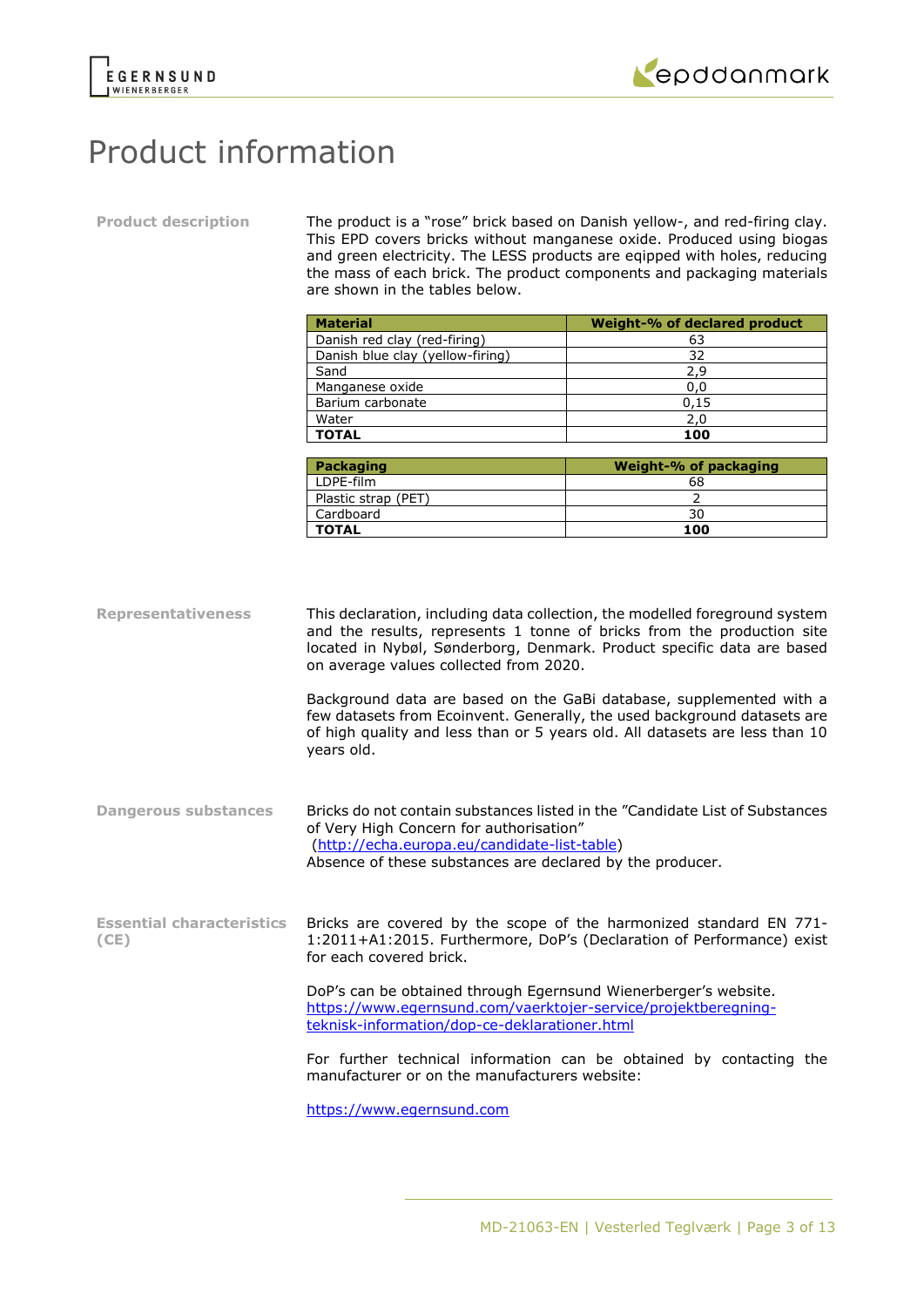



**Reference Service Life (RSL)**

150 years.

RSL is based on the cPCR for clay construction products: "*For clay construction products, the RSL is 150 years. Studies have shown that clay construction products stand out with their high durability and prevail with no maintenance and a life span of 150 years or more*".

**Product illustrations:** The illustrated product below is an example of a product covered by this EPD.



EW2124 Calypso EW2331 Rosé



[https://www.egernsund.com/produkter/mursten/facademursten/ew2124](https://www.egernsund.com/produkter/mursten/facademursten/ew2124-calypso.html) [calypso.html](https://www.egernsund.com/produkter/mursten/facademursten/ew2124-calypso.html) [https://www.egernsund.com/produkter/mursten/facademursten/ew2331](https://www.egernsund.com/produkter/mursten/facademursten/ew2331-rose.html) [rose.html](https://www.egernsund.com/produkter/mursten/facademursten/ew2331-rose.html)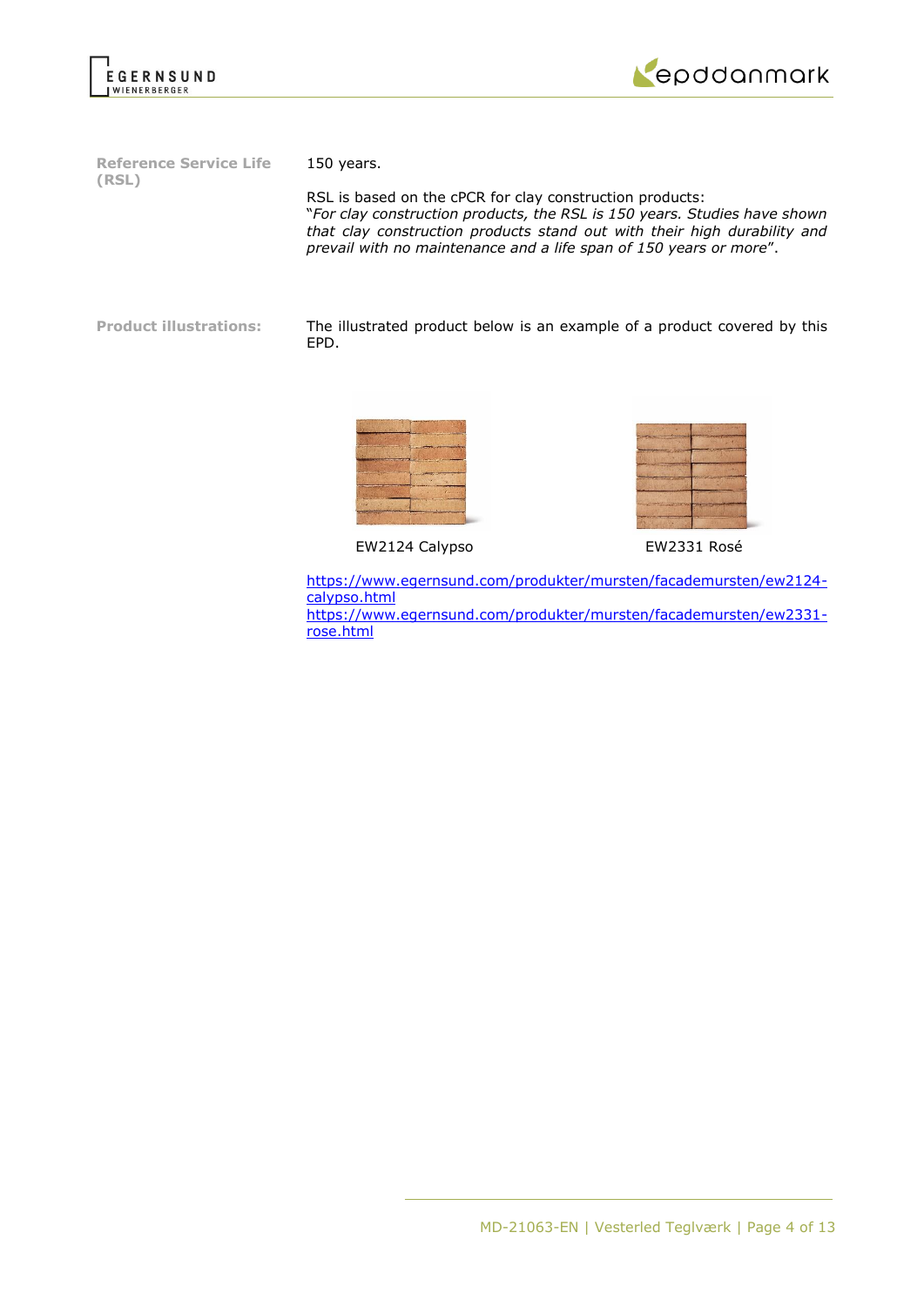



### LCA background

**Declared unit** The LCI and LCIA results in this EPD relates to 1 tonne of bricks.

| <b>Name</b>                | <b>Value</b> | Unit              |
|----------------------------|--------------|-------------------|
| Declared unit              |              | tonne             |
| Density                    | 1550-1600    | kq/m <sup>3</sup> |
| Conversion factor to 1 kg. | 0.001        | -                 |

**PCR** This EPD is developed according to the core rules for the product category of construction products in EN  $15804:2012 + A1:2013$  and the product specific PCR "TBE PCR for clay construction products" (cPCR).

This EPD does not include additional impact categories recommended in the PCR since these have not commonly been included in former danish EPDs on bricks and since these categories are now outdated and new versions included in EN15804+A2.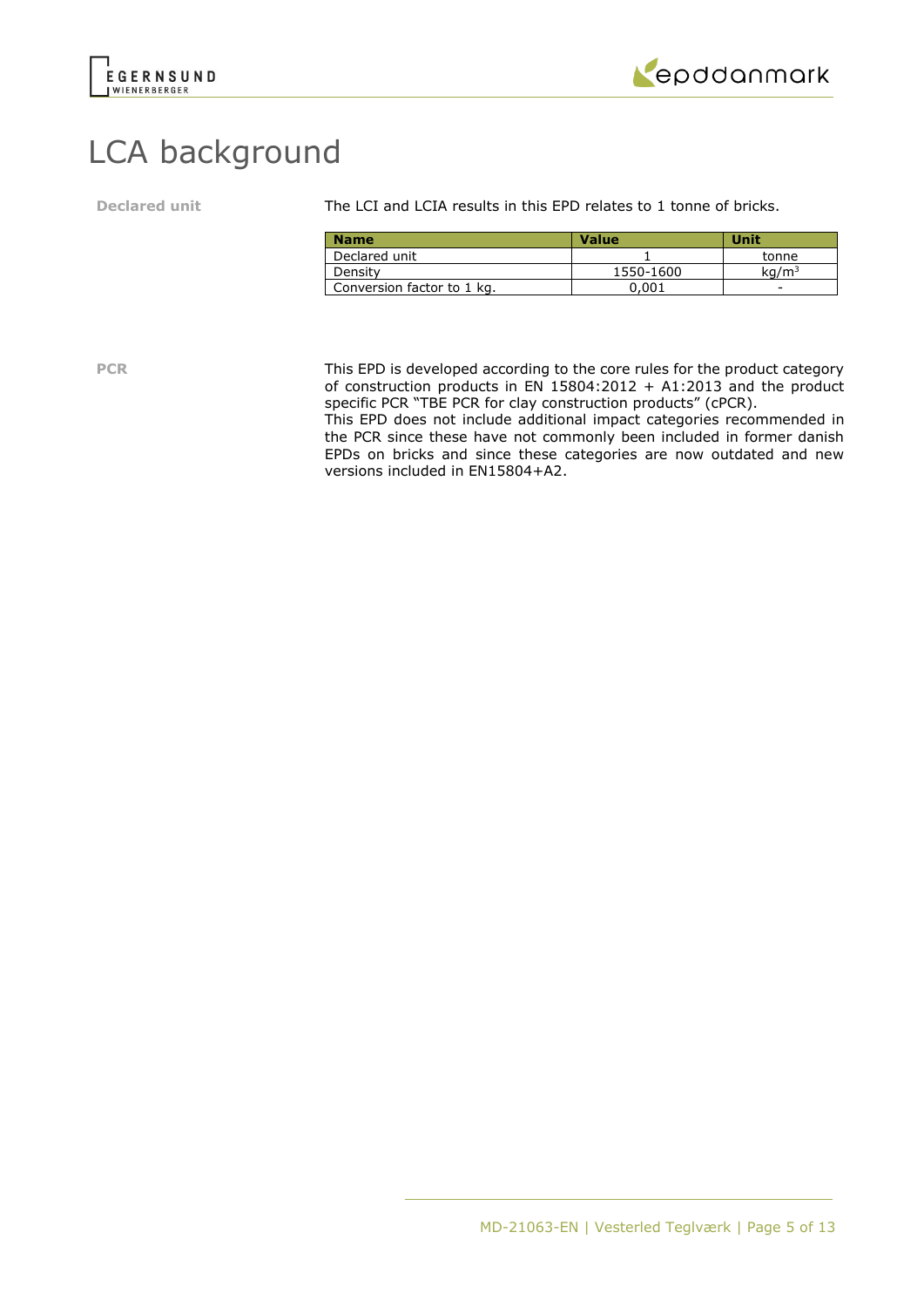



**Flow diagram**



The flow diagram conforms with the requirements in the modular approach and shows the production phase A3 for brick production (Petersminde Teglværk only uses "soft stone press", no "extruder" and no "handcut"). The remaining phases are described below.

**System boundary** This EPD is based on a cradle-to-grave LCA (module A1-D), in which 100 weight-% has been accounted for. All relevant processes during the life cycle of the product has been accounted for and no life cycle stages has been omitted, in which significant environmental impacts are taking place. The use stage B1-B7 is assessed to be not relevant.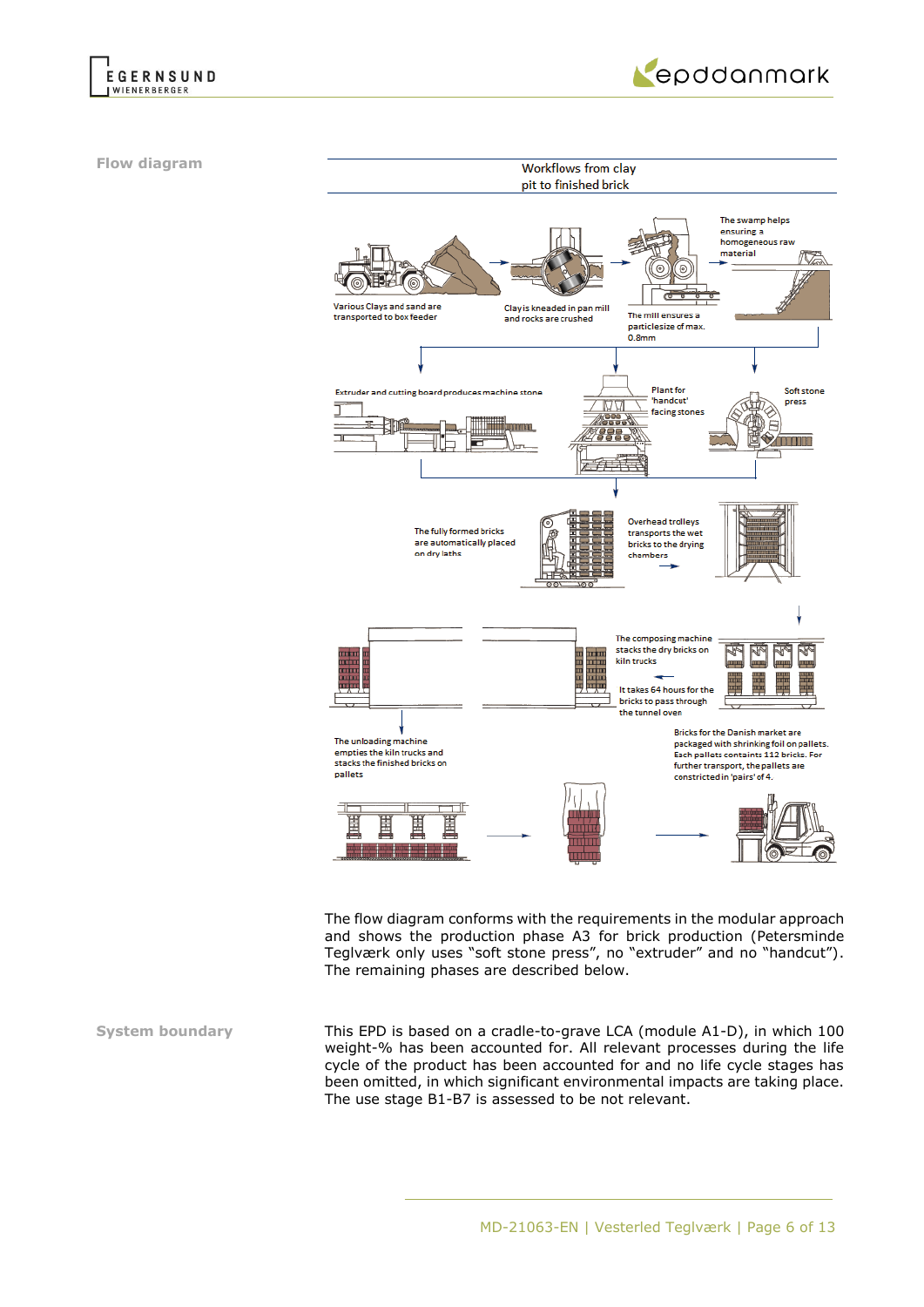

The general rules for the exclusion of inputs and outputs follows the requirements in EN 15804:2012 + A1:2013, 6.3.5, where the total of neglected input flows per module shall be a maximum of 5 % of energy usage and mass and 1 % of energy usage and mass for unit processes.

Key assumptions for the system boundary are described in each life cycle phase.

### **Product stage (A1-A3) includes**:

- A1 Extraction and processing of raw materials
- A2 Transport to the production site
- A3 Manufacturing processes

The product stage comprises the acquisition of all raw materials, products and energy, transport to the production site, packaging and waste processing up to the "end-of-waste" state or final disposal. The LCA results are declared in aggregated form for the product stage, which means, that the sub-modules A1, A2 and A3 are declared as one module A1-A3.

The bricks are packed on wooden pallets which are part of a return system. The impacts from the pallets are deemed to be less than 1 ‰ and they are therefore excluded.

### **Construction process stage (A4-A5) includes:**

The construction process stage includes:

- A4 transport to the building site
- A5 installation into the building

This includes the provision of all materials, products and energy, as well as waste processing up to the end-of-waste state or disposal of final residues during the construction process stage. The use of mortar is excluded according to the cPCR. These information modules also include all impacts and aspects related to any losses during this construction process stage. The loss of bricks is set equal to 3% in mass according to the cPCR. The lost bricks are landfilled, and the packaging is incinerated with energy recovery and the credit is declared in module D.

#### **Use stage (B1-B7) includes:**

The use stage, related to the building fabric includes:

- B1 use or application of the installed product
- B2 maintenance
- B3 repair
- B4 replacement
- B5 refurbishment

The use stage related to the operation of the building includes:

- B6 operational energy use
- B7 operational water use

These information modules include provision and transport of all materials, products, as well as energy and water provisions, waste processing up to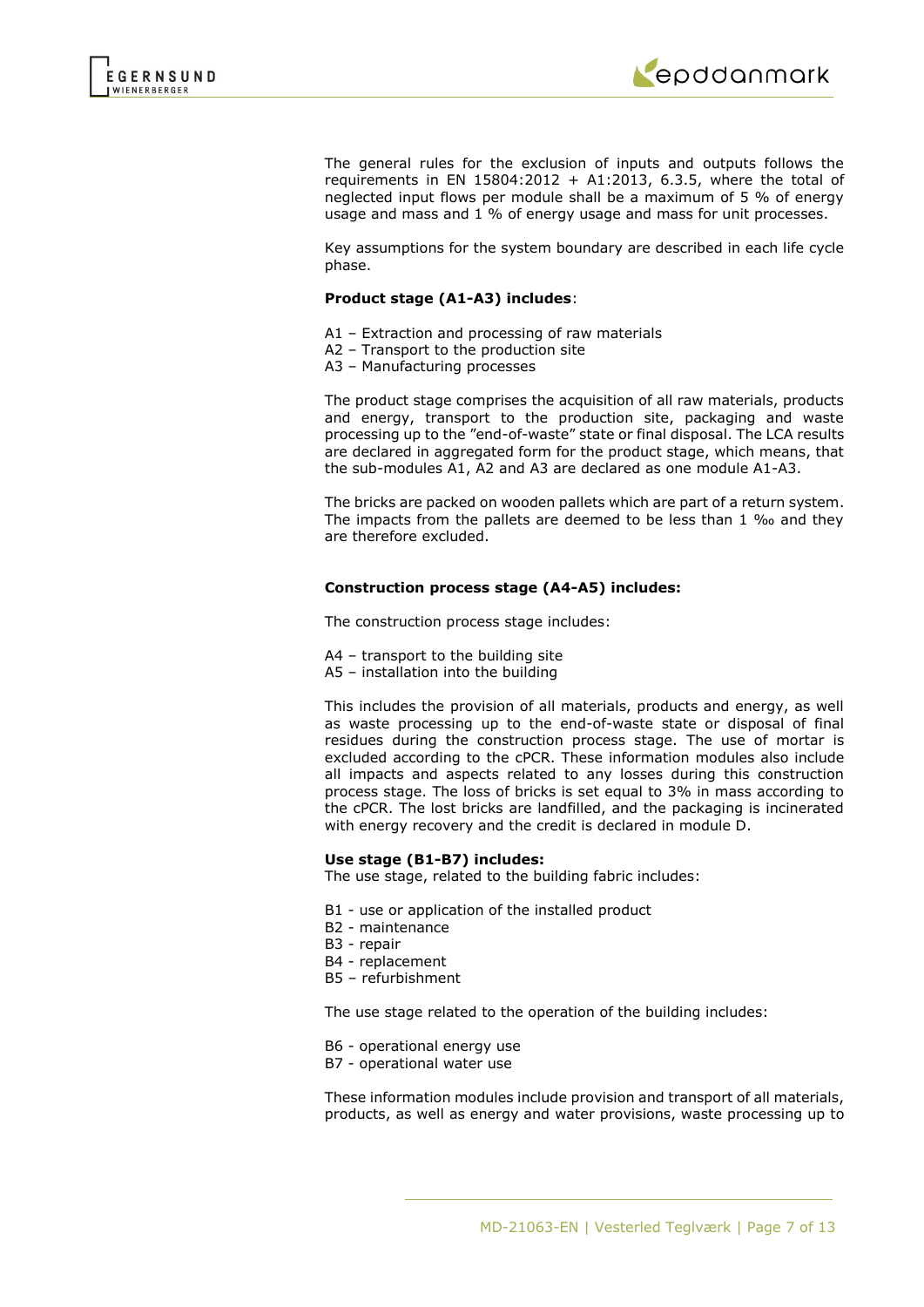

the end-of-waste state or disposal of final residues during this part of the use stage.

According to the cPCR these modules do in general not generate relevant environmental impacts and therefore has a value of zero.

### **End-of-life stage (C1-C4 + D)**

The end-of-life stage includes:

- C1 de-construction, demolition
- C2 transport to waste processing
- C3 waste processing for reuse, recovery and/or recycling
- C4 disposal

C1 can be ignored according to the cPCR, whereas the rest of the modules are included using national scenarios. In C4 1% of the bricks are landfilled.

Module D includes the reuse, recovery and/or recycling potentials, expressed as net impacts and benefits. These include the energy produced in A5 (incineration of packaging) and substitution of gravel from the recycling of crushed bricks.

**Cut-off criteria** The general rules for cut-offs of inputs and outputs in the EPD follows the rules in EN  $15804:2012 + A1:2013$  chapter 6.3.5. The maximum cut-off of input flows for a module is 5% for energy use and mass, while it is maximum 1% for unit processes.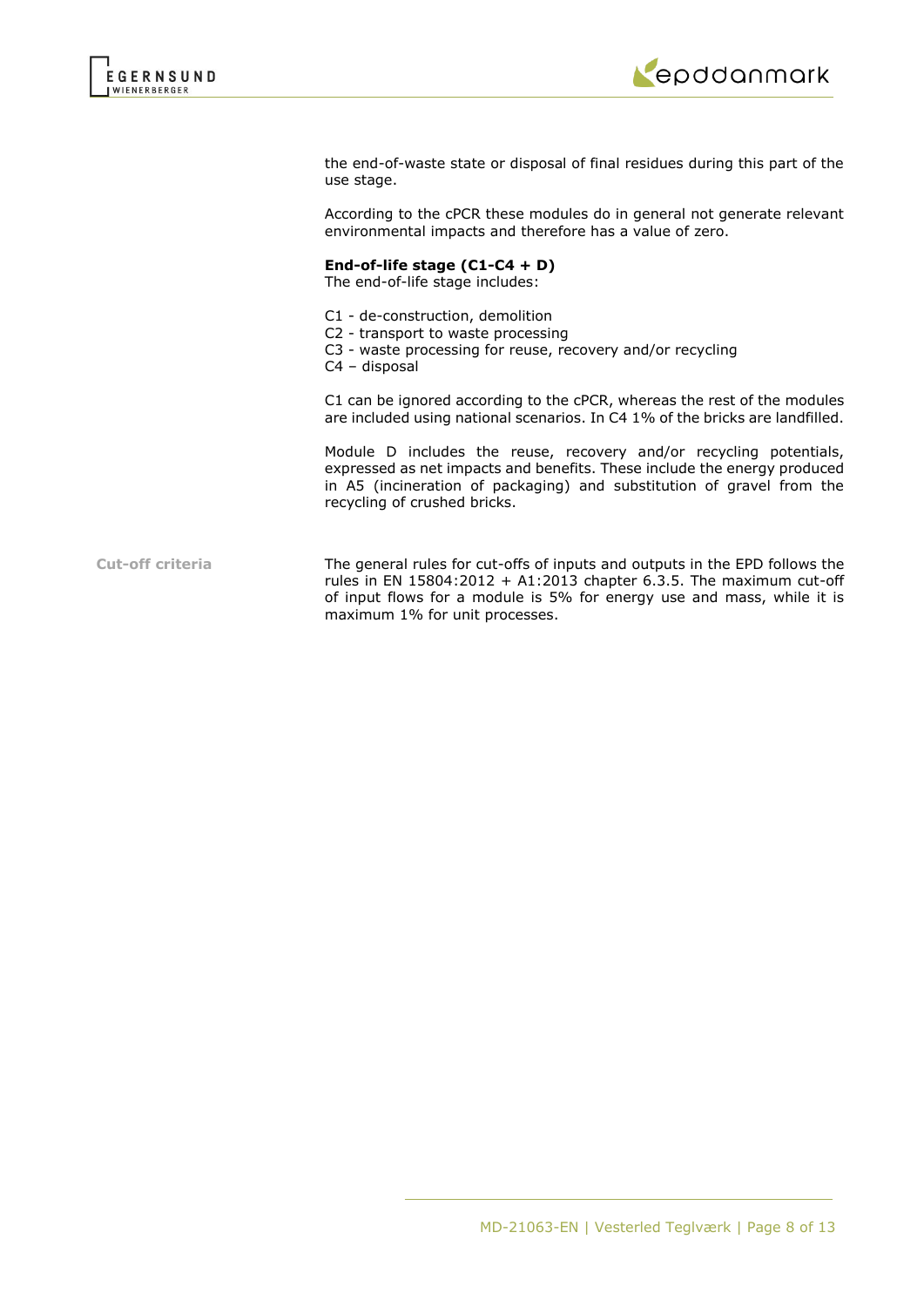

## LCA results

|                  | <b>ENVIRONMENTAL IMPACTS PER TONNE</b>                                                                                                                                                                                                                                                                                 |              |                |                |              |                |                |                |               |
|------------------|------------------------------------------------------------------------------------------------------------------------------------------------------------------------------------------------------------------------------------------------------------------------------------------------------------------------|--------------|----------------|----------------|--------------|----------------|----------------|----------------|---------------|
| <b>Parameter</b> | <b>Unit</b>                                                                                                                                                                                                                                                                                                            | $A1-A3$      | A <sub>4</sub> | A <sub>5</sub> | <b>B1-C1</b> | C <sub>2</sub> | C <sub>3</sub> | C <sub>4</sub> | D             |
| <b>GWP</b>       | $[kq CO2-eq.]$                                                                                                                                                                                                                                                                                                         | $9.15E + 01$ | $3.24E + 00$   | 4.69E+00       | $0,00E+00$   | $2.46E + 00$   | 7.04E-01       | 1,39E-01       | $-3,39E+00$   |
| <b>ODP</b>       | [kg CFC11-eg.]                                                                                                                                                                                                                                                                                                         | 1,12E-06     | 5,63E-16       | 2,90E-15       | $0,00E+00$   | 4,28E-16       | 1,23E-16       | 7,60E-16       | $-5,01E-14$   |
| AP               | $[kg SO2-eq.]$                                                                                                                                                                                                                                                                                                         | 7.33E-01     | 2,36E-03       | 3,73E-03       | $0,00E+00$   | 1,80E-03       | 2,11E-03       | 8,32E-04       | $-1,13E-02$   |
| EP               | [kg $PO43$ -eg.]                                                                                                                                                                                                                                                                                                       | 2,29E-01     | 4.70E-04       | 5,65E-04       | $0,00E+00$   | 3,57E-04       | 4,93E-04       | 9,43E-05       | $-2,24E-03$   |
| <b>POCP</b>      | [kg ethene-eg.]                                                                                                                                                                                                                                                                                                        | 3.06E-02     | $-3.77E - 05$  | $-5.77E - 05$  | $0.00E + 00$ | $-2.86E - 05$  | 2.19E-04       | 6,39E-05       | $-1,09E-03$   |
| <b>ADPE</b>      | [kg Sb-eq.]                                                                                                                                                                                                                                                                                                            | 4.18E-04     | 2.52E-07       | 7.32E-08       | $0.00E + 00$ | 1.92E-07       | 5.52E-08       | 1.40E-08       | $-6.52E-07$   |
| <b>ADPF</b>      | [MJ]                                                                                                                                                                                                                                                                                                                   | $5.17E + 02$ | $4.38E + 01$   | $1.06E + 01$   | $0.00E + 00$ | $3.33E + 01$   | $9.59E + 00$   | 1,89E+00       | $-4.53E + 01$ |
| Caption          | GWP = Global warming potential; ODP = Ozone depletion potential; AP = Acidification potential of soil and water; EP = Eutrophication potential; POCP = Photochemical ozone creation potential; ADPE = Abiotic<br>depletion potential for non fossil resources: ADPF = Abiotic depletion potential for fossil resources |              |                |                |              |                |                |                |               |

| <b>RESOURCE USE PER TONNE</b> |                                                                                                                                                                                                                                                                                                                                                                                                                                                                                                                                                                                                                                                                      |              |                |                |              |                |                |                |              |
|-------------------------------|----------------------------------------------------------------------------------------------------------------------------------------------------------------------------------------------------------------------------------------------------------------------------------------------------------------------------------------------------------------------------------------------------------------------------------------------------------------------------------------------------------------------------------------------------------------------------------------------------------------------------------------------------------------------|--------------|----------------|----------------|--------------|----------------|----------------|----------------|--------------|
| <b>Parameter</b>              | Unit                                                                                                                                                                                                                                                                                                                                                                                                                                                                                                                                                                                                                                                                 | $A1 - A3$    | A <sub>4</sub> | A <sub>5</sub> | <b>B1-C1</b> | C <sub>2</sub> | C <sub>3</sub> | C <sub>4</sub> | D            |
| PERE                          | [MJ]                                                                                                                                                                                                                                                                                                                                                                                                                                                                                                                                                                                                                                                                 | $5,16E+03$   | 2,46E+00       | 1,16E+00       | $0.00E + 00$ | 1,87E+00       | 5,38E-01       | 2,62E-01       | $-2,12E+01$  |
| PERM                          | [MJ]                                                                                                                                                                                                                                                                                                                                                                                                                                                                                                                                                                                                                                                                 | $6,72E+00$   | $0.00E + 00$   | $0.00E + 00$   | $0,00E+00$   | $0,00E+00$     | $0,00E + 00$   | $0,00E + 00$   | $0,00E + 00$ |
| <b>PERT</b>                   | [MJ]                                                                                                                                                                                                                                                                                                                                                                                                                                                                                                                                                                                                                                                                 | $5.17E + 03$ | 2,46E+00       | $1.16E + 00$   | $0,00E+00$   | 1.87E+00       | 5,38E-01       | 2,62E-01       | $-2,12E+01$  |
| PENRE                         | [MJ]                                                                                                                                                                                                                                                                                                                                                                                                                                                                                                                                                                                                                                                                 | 5,56E+02     | 4,41E+01       | 1,08E+01       | $0.00E + 00$ | 3,35E+01       | $9,65E+00$     | 1,95E+00       | $-5,20E+01$  |
| PENRM                         | [MJ]                                                                                                                                                                                                                                                                                                                                                                                                                                                                                                                                                                                                                                                                 | 4,50E+01     | $0.00E + 00$   | $0.00E + 00$   | $0.00E + 00$ | $0,00E+00$     | $0,00E + 00$   | $0,00E + 00$   | $0,00E + 00$ |
| PENRT                         | [MJ]                                                                                                                                                                                                                                                                                                                                                                                                                                                                                                                                                                                                                                                                 | $6.01E + 02$ | $4.41E + 01$   | $1.08E + 01$   | $0.00E + 00$ | $3,35E+01$     | $9,65E+00$     | 1,95E+00       | $-5,20E+01$  |
| <b>SM</b>                     | [kg]                                                                                                                                                                                                                                                                                                                                                                                                                                                                                                                                                                                                                                                                 | $0,00E+00$   | $0.00E + 00$   | $0.00E + 00$   | $0.00E + 00$ | $0,00E+00$     | $0,00E + 00$   | $0,00E + 00$   | $0,00E + 00$ |
| <b>RSF</b>                    | [MJ]                                                                                                                                                                                                                                                                                                                                                                                                                                                                                                                                                                                                                                                                 | 7,36E+02     | $0.00E + 00$   | $0.00E + 00$   | $0.00E + 00$ | $0,00E+00$     | $0,00E+00$     | $0,00E + 00$   | $0,00E + 00$ |
| <b>NRSF</b>                   | [MJ]                                                                                                                                                                                                                                                                                                                                                                                                                                                                                                                                                                                                                                                                 | $0,00E + 00$ | $0.00E + 00$   | $0.00E + 00$   | $0,00E + 00$ | $0,00E+00$     | $0,00E + 00$   | $0,00E + 00$   | $0,00E + 00$ |
| <b>FW</b>                     | $\text{[m}^3$                                                                                                                                                                                                                                                                                                                                                                                                                                                                                                                                                                                                                                                        | $1.24E + 00$ | 2,81E-03       | 1,08E-02       | $0,00E+00$   | 2,14E-03       | 6,16E-04       | 4,81E-04       | $-1,40E-02$  |
| Caption                       | PERE = Use of renewable primary energy excluding renewable primary energy resources used as raw materials; PERM = Use of renewable primary energy resources used as raw materials; PERT =<br>Total use of renewable primary energy resources; PENRE = Use of non renewable primary energy excluding non renewable primary energy resources used as raw materials; PENRM = Use of non<br>renewable primary energy resources used as raw materials; PENRT = Total use of non renewable primary energy resources; SM = Use of secondary material; RSF = Use of renewable secondary<br>fuels; NRSF = Use of non renewable secondary fuels; $FW = Use$ of net fresh water |              |                |                |              |                |                |                |              |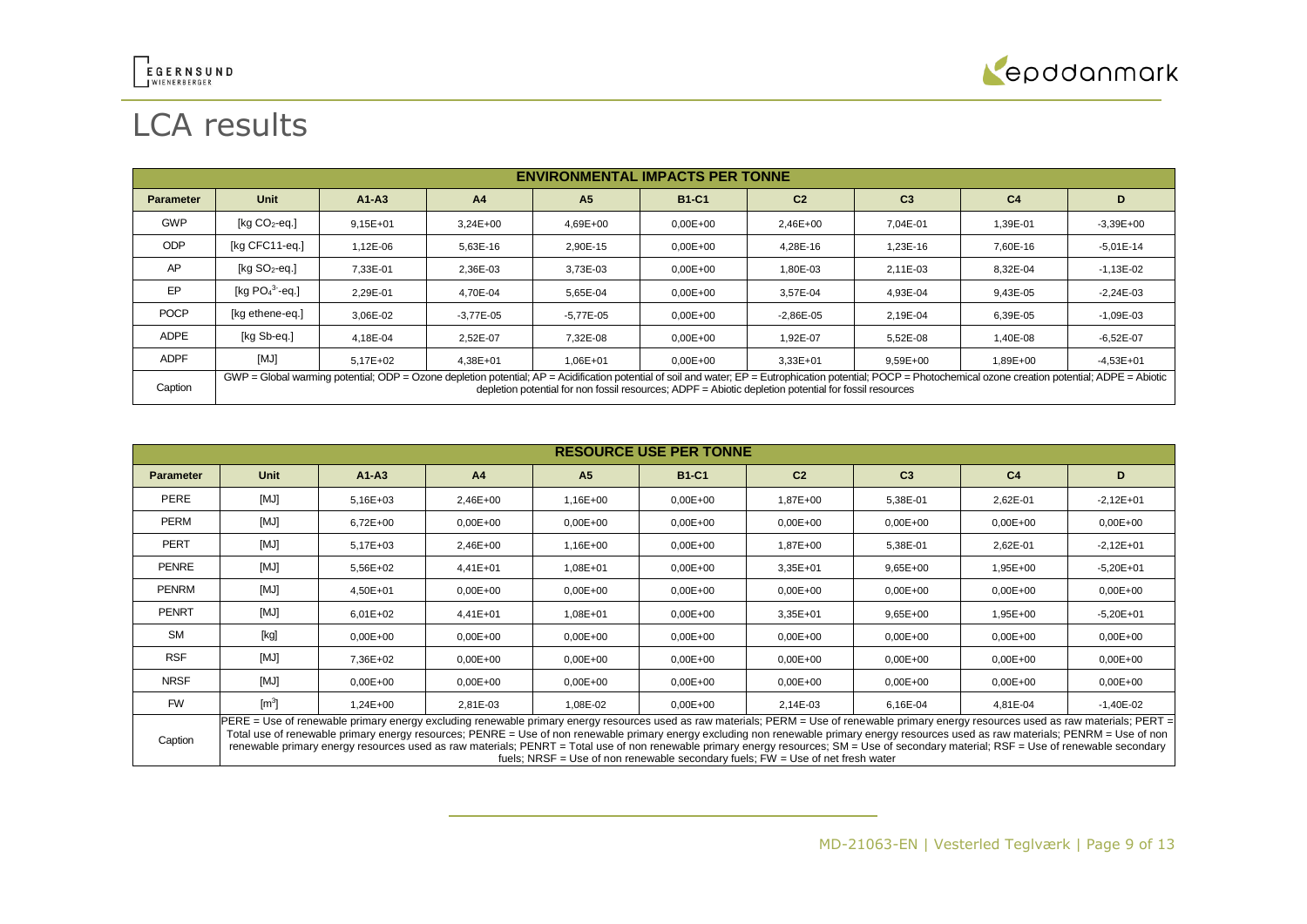| <b>WASTE CATEGORIES AND OUTPUT FLOWS PER TONNE</b> |      |           |                |                |              |                |                |              |             |
|----------------------------------------------------|------|-----------|----------------|----------------|--------------|----------------|----------------|--------------|-------------|
| <b>Parameter</b>                                   | Unit | $A1 - A3$ | A <sub>4</sub> | A <sub>5</sub> | <b>B1-C1</b> | C <sub>2</sub> | C <sub>3</sub> | C4           | D           |
| <b>HWD</b>                                         | [kg] | 3.49E-06  | 2.22E-09       | 9.62E-10       | $0.00E + 00$ | 1.69E-09       | 4.86E-10       | 2.07E-10     | $-1,93E-08$ |
| <b>NHWD</b>                                        | [kg] | 4.86E+00  | 6.54E-03       | $3.01E + 01$   | $0.00E + 00$ | 4.98E-03       | 1.43E-03       | $9.72E + 00$ | $-4,01E+01$ |
| <b>RWD</b>                                         | [kg] | 7.29E-03  | 5,33E-05       | 1.02E-04       | $0,00E+00$   | 4,05E-05       | 1.17E-05       | 2.04E-05     | $-2,59E-03$ |

| CRU        | [kg]                                                                                                                                                                                                                                                                            | $0.00E + 00$ | $0.00E + 00$ | $0.00E + 00$ | $0.00E + 00$ | $0.00E + 00$ | $0.00E + 00$ | $0.00E + 00$ | $0.00E + 00$ |
|------------|---------------------------------------------------------------------------------------------------------------------------------------------------------------------------------------------------------------------------------------------------------------------------------|--------------|--------------|--------------|--------------|--------------|--------------|--------------|--------------|
| <b>MFR</b> | [kg]                                                                                                                                                                                                                                                                            | $9.47E + 00$ | $0.00E + 00$ | $0.00E + 00$ | $0.00E + 00$ | $0.00E + 00$ | $9.61E + 02$ | $0.00E + 00$ | $0.00E + 00$ |
| <b>MER</b> | [kg]                                                                                                                                                                                                                                                                            | $0.00E + 00$ | $0.00E + 00$ | $0.00E + 00$ | $0.00E + 00$ | $0.00E + 00$ | $0.00E + 00$ | $0.00E + 00$ | $0.00E + 00$ |
| EEE        | [MJ]                                                                                                                                                                                                                                                                            | $0.00E + 00$ | $0.00E + 00$ | 8.05E+00     | $0.00E + 00$ | $0.00E + 00$ | $0.00E + 00$ | $0.00E + 00$ | $0.00E + 00$ |
| EET        | [MJ]                                                                                                                                                                                                                                                                            | $0.00E + 00$ | $0.00E + 00$ | $1.43E + 01$ | $0.00E + 00$ | $0.00E + 00$ | $0.00E + 00$ | $0.00E + 00$ | $0.00E + 00$ |
| Caption    | HWD = Hazardous waste disposed; NHWD = Non hazardous waste disposed; RWD = Radioactive waste disposed; CRU = Components for re-use; MFR = Materials for recycling; MER = Materials<br>for energy recovery; $EEE = Exported electrical energy$ ; $EET = Exported thermal energy$ |              |              |              |              |              |              |              |              |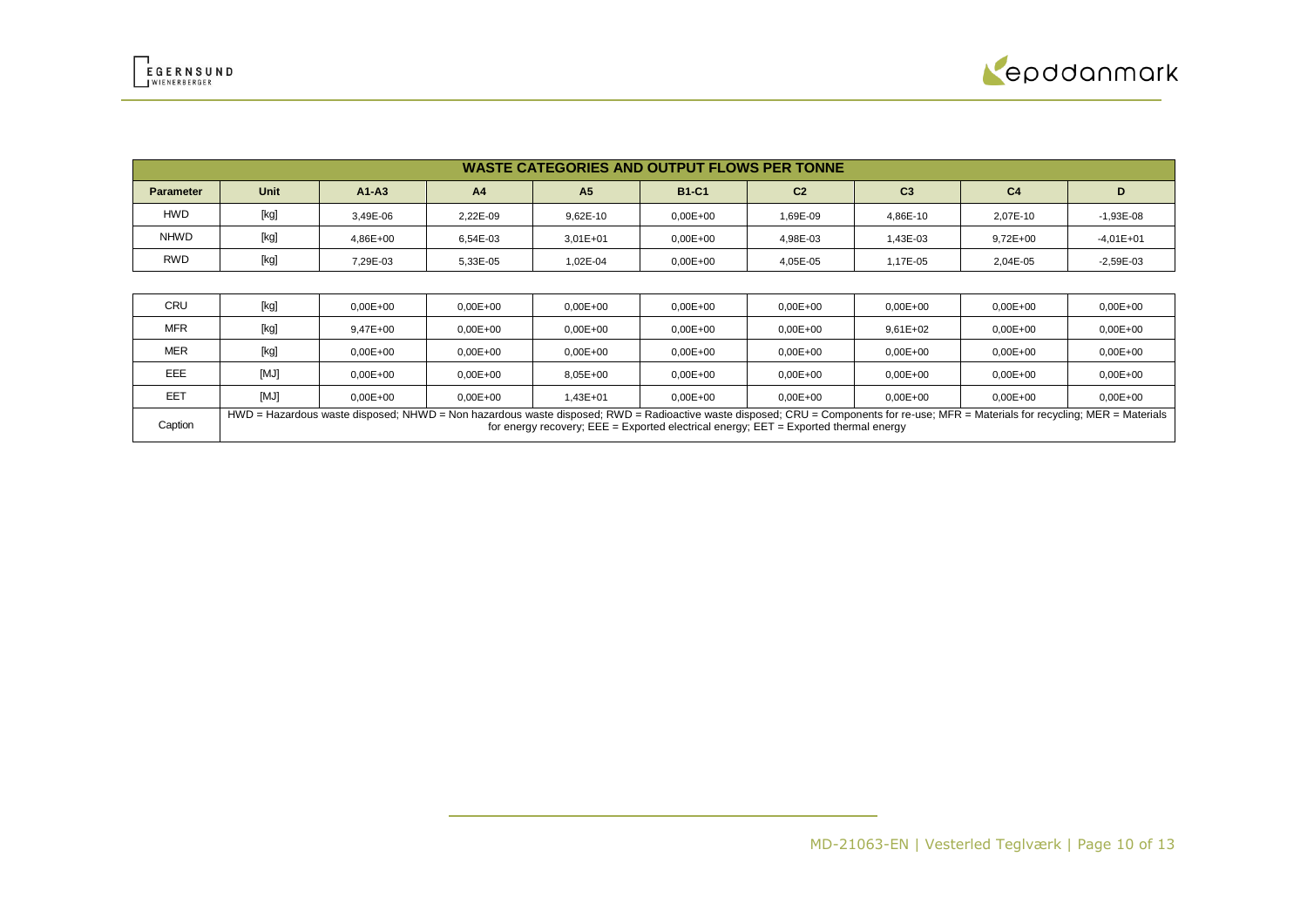# Additional information

**Technical information on scenarios**

### **Transport to the building site (A4)**

| Parameter                                   | Value                                                          | Unit              |
|---------------------------------------------|----------------------------------------------------------------|-------------------|
| Fuel type and consumption                   | Diesel (0,018 L/tkm)                                           |                   |
| Truck type                                  | Euro 6 more than 32t gross<br>weight / 24,7 t payload capacity |                   |
| Transport distance                          | 50                                                             | km                |
| Capacity utilisation (including empty runs) | 61                                                             | $\%$              |
| Gross density of transported product        | 1550-1600                                                      | kg/m <sup>3</sup> |
| Capacity utilisation, volume factor         |                                                                |                   |

### **Installation of the product in the building (A5)**

| Parameter                               | Value | Unit |
|-----------------------------------------|-------|------|
| Waste material (bricks)                 | 30    | kq   |
| Waste material (packaging)              | 1.5   | kq   |
| Direct emissions to air, soil and waste |       | kq   |

#### **Use (B1-B7)**

| Parameter    | Value | Unit |
|--------------|-------|------|
| Not relevant |       |      |

#### **Reference service life**

| Reference service Life                                                      | 150 years                                                                             |
|-----------------------------------------------------------------------------|---------------------------------------------------------------------------------------|
| Declaration of performance (at<br>gate) etc.                                | DoP                                                                                   |
| Instructions of use                                                         | DoP                                                                                   |
| Assumed quality of installation<br>work according to producer<br>quidelines | http://www.mur-tag.dk/udfoerelse/murerhaandbogen-<br>2020/                            |
| Outdoor environment -<br>weather, wind, pollution, UV<br>etc.               | https://www.egernsund.com/produkter/mursten/teknisk-<br>information.html              |
| Indoor environment -<br>temperature, moisture etc.                          | https://sbi.dk/Assets/Muret-byggeri-og-indeklima 1/Muret-<br>byggeri-og-indeklima.pdf |
| Use conditions - mechanical<br>tear, use frequency etc.                     | https://www.egernsund.com/produkter/mursten/teknisk-<br>information.html              |
| Maintenance (frequency, type,<br>quality, replacements etc.)                | Construction Clay Products, TBE 2014                                                  |

### **End of life (C1-C4)**

| Parameter                    | Value | Unit |
|------------------------------|-------|------|
| Separated construction waste | 970   | kg   |
| Mixed construction waste     |       | kg   |
| For reuse                    |       | kq   |
| For recycling                | 960,3 | kg   |
| For energy recovery          |       | kg   |
| For landfilling              | 9.7   | Κq   |

### **Reuse, recovery and/or recycling potential (D)**

| Parameter      | Value | Unit |
|----------------|-------|------|
| PE             | 1,03  | kg   |
| PET            | 0,03  | kg   |
| Cardboard      | 0,45  | kg   |
| Crushed bricks | 960,3 | kg   |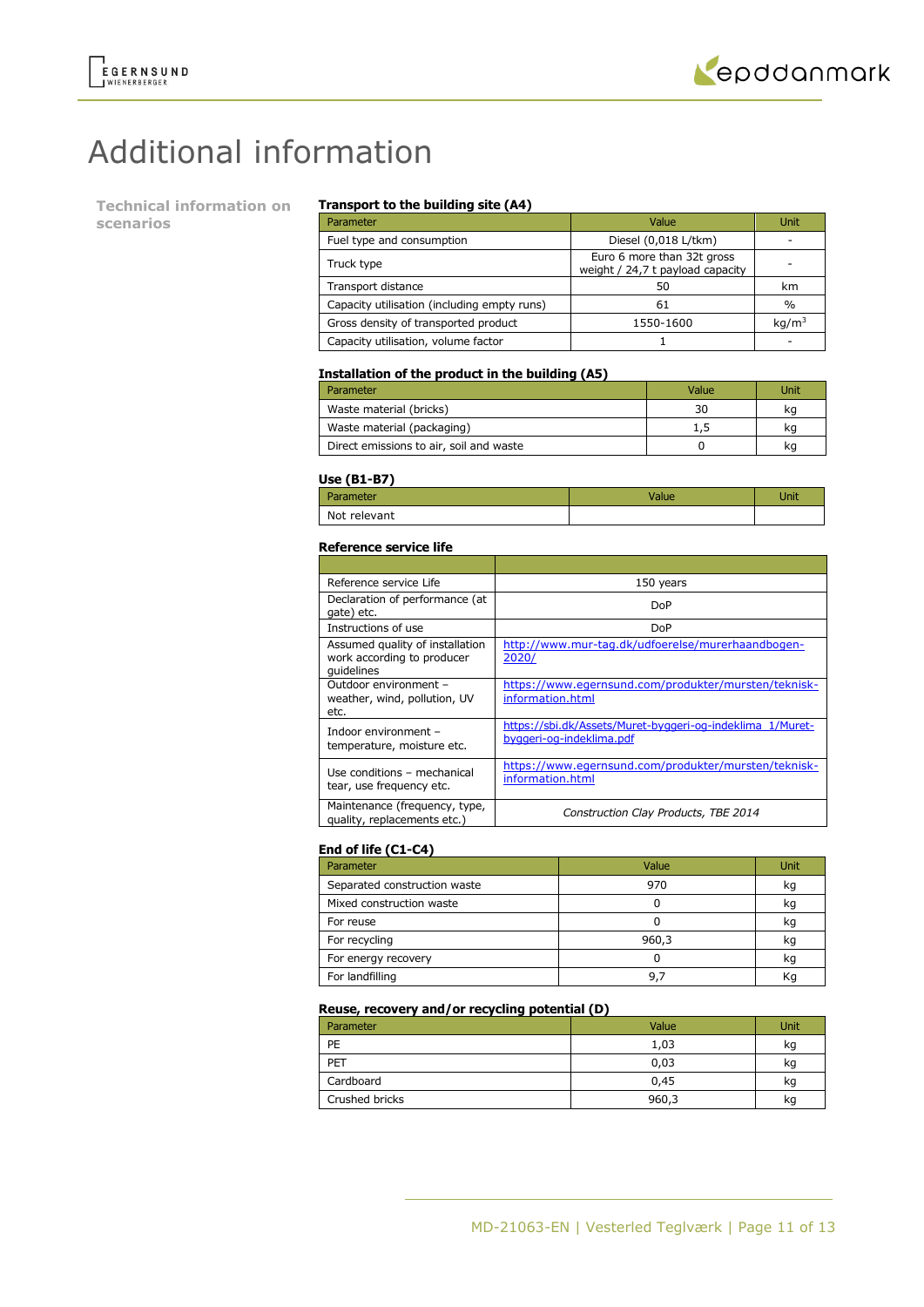

**Indoor air** *The EPD does not give information on release of dangerous substances to indoor air because the horizontal standards on measurement of release of regulated dangerous substances from construction products using harmonised test methods according to the provisions of the respective technical committees for European product standards are not available.* **Soil and water** *The EPD does not give information on release of dangerous substances to soil and water because the horizontal standards on measurement of release of regulated dangerous substances from construction products using harmonised test methods according to the provisions of the respective technical committees for European product standards are not available.*